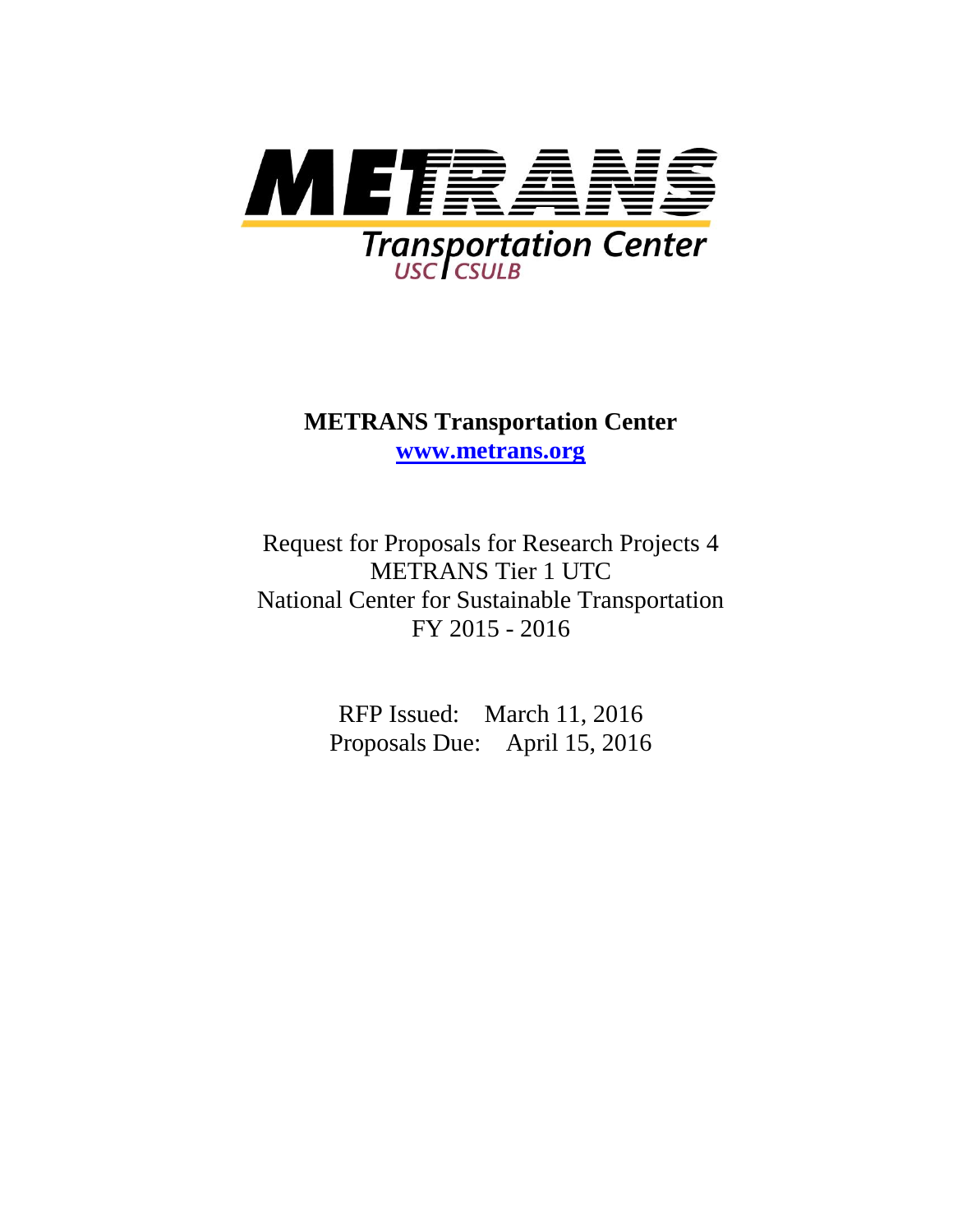# **Table of Contents**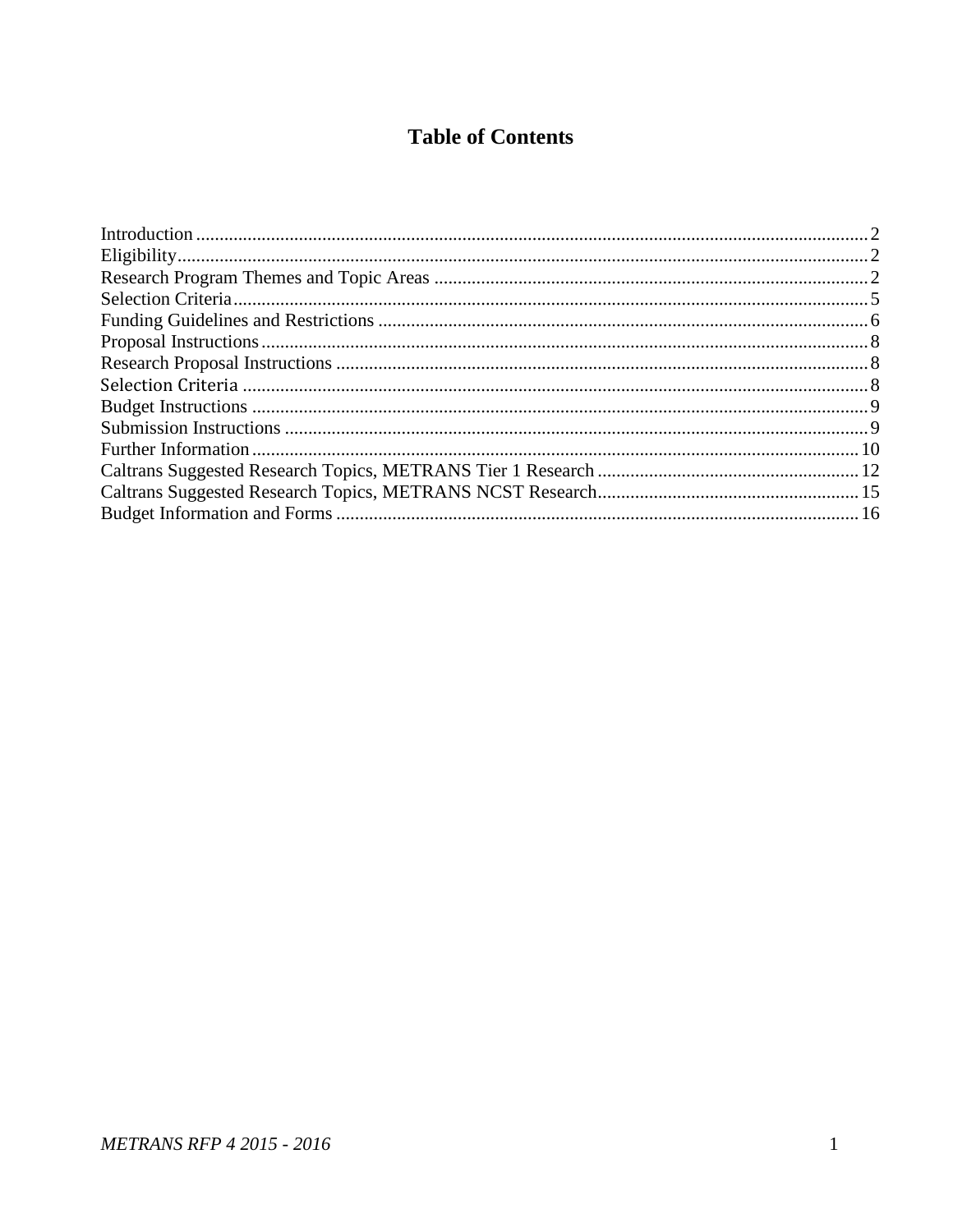# <span id="page-2-0"></span>**Introduction**

The METRANS Transportation Center includes the METRANS University Transportation Center (UTC), MetroFreight, the National Center for Sustainable Transportation (NCST), and the Southwest Transportation Workforce Development Center (SWTWC). The METRANS UTC is a United States Department of Transportation (USDOT) Tier 1 University Transportation Center. It is a partnership of the University of Southern California (USC) and California State University, Long Beach (CSULB). MetroFreight is a Volvo Research and Education Foundation Center of Excellence. METRANS is a partner in NCST, a National UTC led by University of California, Davis. SWTWC is an FHWA workforce development center for eight states in the southwest US. METRANS emphasizes research directed at solving significant metropolitan transportation problems while contributing to knowledge. We expect that METRANS funded research will result in scholarly publications and will serve as seed funding that generates larger grants from other sources.

METRANS is issuing this RFP to allocate the remaining research funding from the METRANS Tier 1 and NCST research grants, including Year 3 funds and remaining funds from previous years. . Proposals are requested that address the thematic areas of the respective Centers. Funding available under this RFP is approximately \$1,140,000 for METRANS Tier 1 Projects and \$470,000 for METRANS NCST Projects. The amount awarded under this RFP will be determined by the quality and relevance of proposals received. Given the anticipated competition for these funds, prospective applicants should carefully consider their expertise relative to the thematic areas of NCST and the Caltrans topics. We anticipate that projects funded under this RFP will begin in the fall of 2016 or spring of 2017.

The remainder of this RFP describes eligibility requirements, research topics, selection criteria, funding guidelines and restrictions, project requirements, and proposal instructions as well as budget instructions and sample budget sheets for both USC and CSULB. Submission instructions and a METRANS cover page are also provided.

# <span id="page-2-1"></span>**Eligibility**

Full-time tenure track and research faculty members eligible to serve as Principal Investigators at USC or CSULB are eligible to serve as Principal Investigators on METRANS UTC grants. Proposals may include multiple investigators. Proposals may also include research faculty and non-tenure track faculty from USC and CSULB as Co-Principal Investigators.

# <span id="page-2-2"></span>**Research Program Themes and Topic Areas**

## **1. METRANS Tier 1 UTC**

Our research program is organized around two multimodal themes: 1) understanding passenger/freight interactions; and 2) achieving system efficiencies. Prospective applicants are referred to http://www.metrans.org/research-projects/metrans-utc for examples of projects that were funded in Years 1 and 2.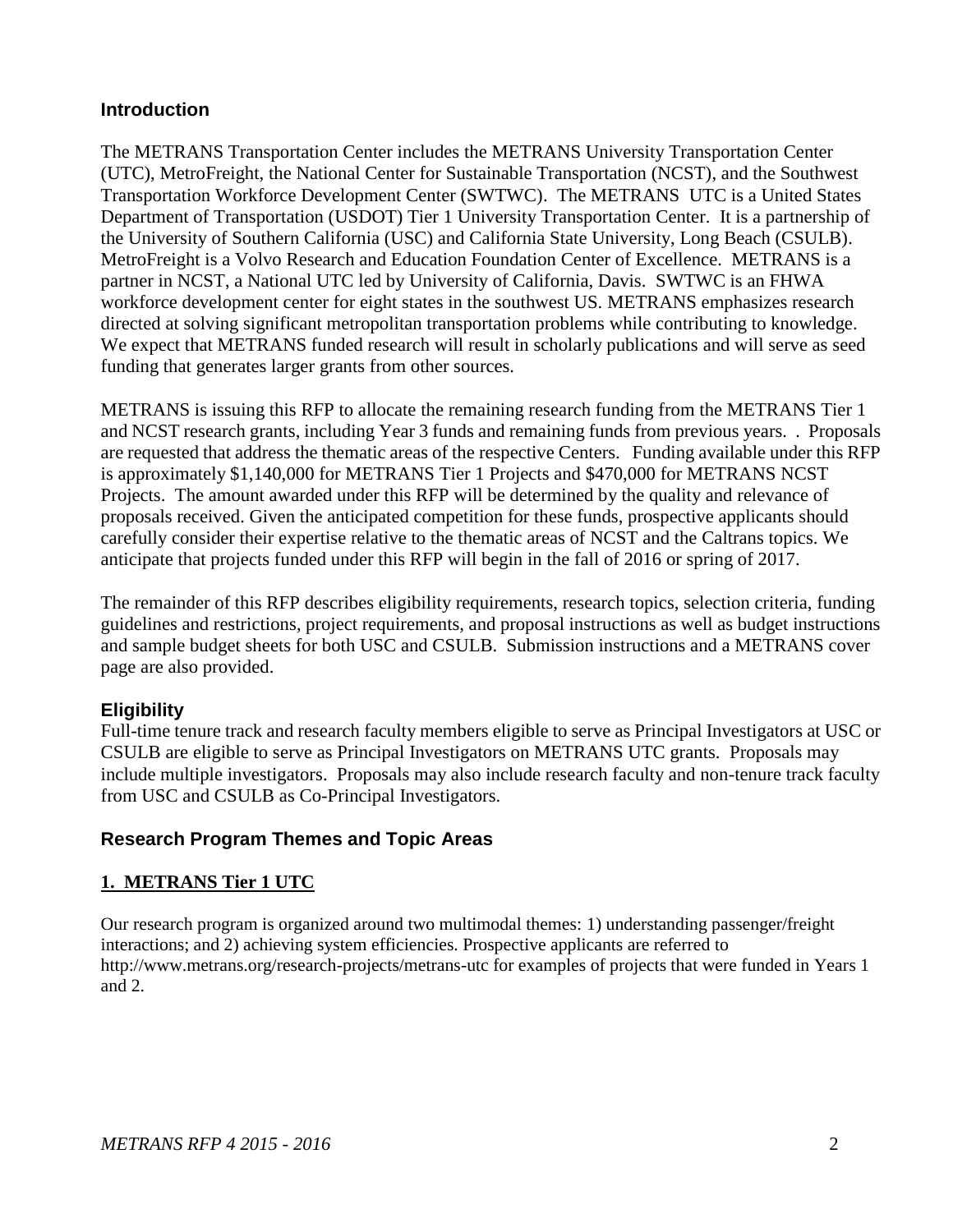## *Theme 1: Understanding Passenger-Freight Interactions*

Research in Theme 1 will contribute to our understanding of passenger and freight interactions by examining the basic forces underlying supply and demand, developing more comprehensive data for analysis, and better methods for monitoring the performance of the urban transportation system.

#### *Topic 1-1: Relationships between Spatial Patterns and Transportation*

The spatial distribution of population and economic activities drives the pattern of transportation demand and flows within metropolitan areas. Metropolitan spatial patterns are changing. The overall trend is decentralization, yet downtowns are being revitalized, employment centers continue to grow, and in growing cities population density is increasing. On the freight side, warehousing and distribution is decentralizing, in part due to increasing scale economies in these industries, congestion in metropolitan cores, and rising land values. Topic 1-1 examines changing spatial patterns and their implications for freight and passenger flows. Examples of possible topics include transit-oriented development and travel behavior; impacts of inventory practices and replenishment on truck traffic patterns.

## *Topic 1-2: Characteristics of Freight and Passenger Demand*

This topic examines the role of price, travel time, and reliability in freight and passenger demand. We have a basic understanding of passenger behavior with respect to price and value of time (VOT), but know little about travel time reliability. Our understanding of shipper behavior is more limited. Understanding differences between freight and passenger demand characteristics is important for developing appropriate strategies and incentives for better managing shared systems. Examples of possible topics include shipper responses to travel time unreliability, VOT across industry segments, and effects of travel time unreliability on mode choice. The provision of transport services is changing rapidly; how are travelers responding?

## *Topic 1-3: Better Data for Analysis of Passenger-Freight Interactions*

Numerous studies have identified the lack of data on truck and freight moves as a significant barrier to developing better models of urban freight flows and developing better policies to manage the impacts of freight on metropolitan areas. There is a need for experimentation with mobile devices for more efficient data collection, and with data mining methods to derive truck data from secondary sources. In addition, there is a need to develop methods of estimating critical data elements when actual data are limited or not available. The data collected will help to build a comprehensive freight and passenger data base.

# *Theme 2: Achieving System Efficiencies*

Research in Theme 2 develops efficiency strategies by exploring the potential for efficiencies within and across modes and user classes and identifying policy strategies that facilitate and promote these efficiencies.

## *Topic 2-1: Integrated Management across Users and Modes*

This topic examines the potential for efficiency improvements from better system integration. This topic seeks to identify interdependencies between the various transport subsystems and examine the potential benefits of incorporating them in system management. Issues such as resiliency and sustainability and cyber physical aspects are also of interest. Examples include integrated corridor management, integration of freight and passenger rail scheduling, and scheduling of pickup and deliveries outside of peak passenger demand periods. Many efficiency strategies depend upon various ITS technologies; strategies for effective implementation are also of interest.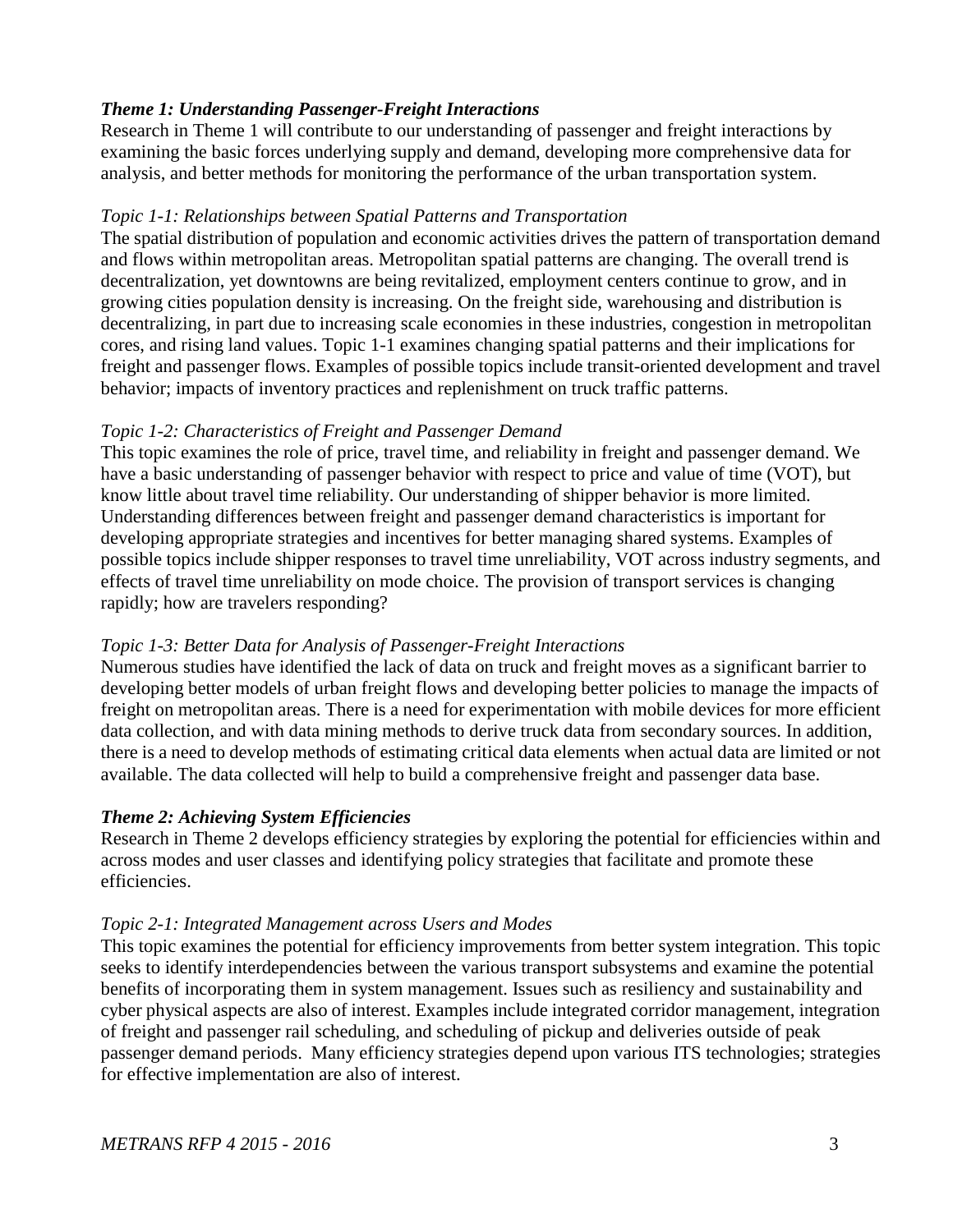#### *Topic 2-2: Policies for More Efficient Urban Transportation*

This topic develops and explores strategies that promote more efficient use of transportation resources across multiple modes or user classes. Examples include transit service priority, parking and loading regulations, and pricing policies and their impact on efficiency. We are particularly interested in the institutional conditions under which different policy incentives are feasible, and in new policy mechanisms such as negotiated agreements and self-regulation.

#### *Caltrans Topics*

Caltrans has submitted research topics of interest that fall within the Tier 1 UTC thematic areas. These topics are described in Appendix A. Proposers are encouraged to submit research proposals on these topics

#### **2. National Center for Sustainable Transportation**

The goal of the NCST is to produce research that directly supports the efforts of policy makers and professionals to improve the sustainability of the transportation system. Proposed research may be in any discipline and multidisciplinary topics are encouraged when appropriate. The NCST Leadership Council has encouraged the Center to support research in the area of climate change adaptation and system resiliency and proposals that address the economic and/or equity implications of environmental sustainability strategies.

The primary METRANS focus area for NCST research is improving efficiency and sustainability in urban freight. Improvements may be achieved through technology, operational efficiencies, or policy incentives. All modes of surface freight transport are of interest. Possible topics include: 1) system management strategies to facilitate truck movements, 2) consolidation or other load management strategies, 3) more efficient fuels, vehicles, or modes.

Proposals addressing other sustainability topics that fall within the mission of METRANS – solving transportation problems in large metropolitan areas – are also encouraged. Proposals may address passenger or freight transport. Possible topic areas include: 1) spatial patterns and the sustainability of passenger and freight transport, 2) public transit management and productivity, 3) resiliency of urban transportation systems.

Funding for the NCST is from both the US Department of Transportation and by Caltrans. Submission of proposals consistent with *both* the mission of METRANS and the mission of Caltrans and its research needs for the NCST is encouraged.

## *Caltrans Topics*

Caltrans has submitted research topics of interest that fall within the NCST thematic areas. These topics are described in Appendix B. Proposers are encouraged to submit research proposals on these topics.

#### *White Papers*

NCST encourages propo**s**als for white papers that offer a synthesis of the literature on a specific sustainability topic of critical policy interest. The white papers should summarize the state of knowledge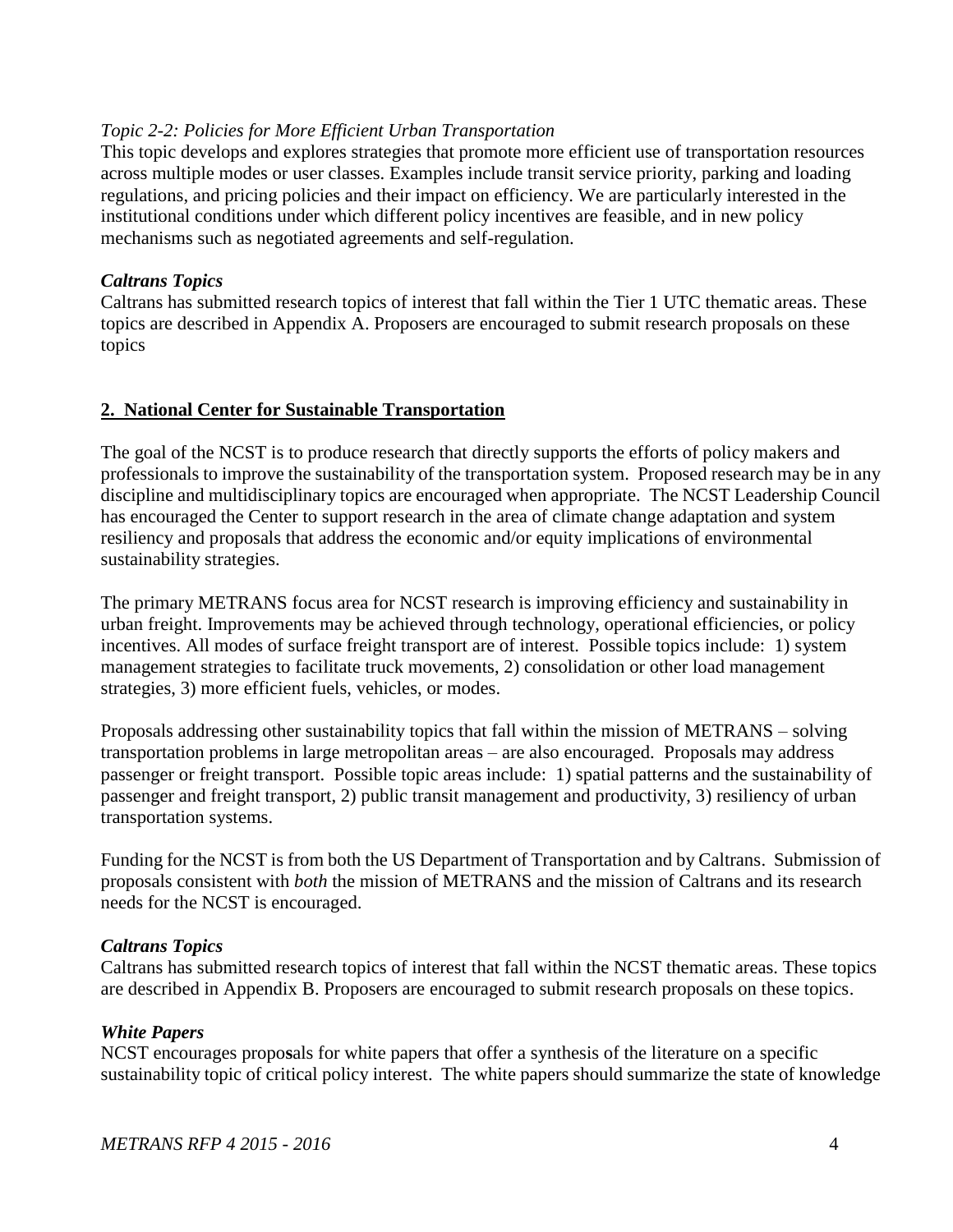and identify research gaps. White papers are aimed at a broad audience of professionals and policy-makers. The white papers are typically funded at \$10,000 - \$12,000.

## <span id="page-5-0"></span>**Selection Criteria**

Transportation researchers and practitioners will evaluate proposals. Proposals will be selected on the basis of their evaluations along with programmatic priorities. Proposals will compete both within topics and across topics. METRANS does not guarantee that proposals will be funded in all topic areas, or that any proposal will be funded.

Reviewers will evaluate proposals according to the following selection criteria:

- Demonstrated relevance to the above research program themes (a requirement)
- Quality and research significance
- Student involvement
- Reasonableness of budget and cost-effectiveness
- Qualifications to perform work and likelihood of successful completion
- Match funding and potential for attracting larger grant funding
- Prior performance on METRANS or NCST grants (if applicable)

Proposals that involve collaboration between CSULB and USC, interdisciplinary proposals that cross school boundaries as well as participation from outside organizations are encouraged.

Proposers are encouraged to communicate with members of the METRANS Executive Committee or other outside organizations in the development of research proposals. A list of Executive Committee members can be found in the directory page of [www.metrans.org](http://www.metrans.org/) . Commitments of participation (for example data sharing or match funding) from outside of METRANS will be a consideration in making awards. *Any project that involves data collection, access to facilities, or cooperation of a private or public entity must include a letter of participation from the entity*.

Proposers are encouraged to include undergraduate students in the research project if appropriate. There are potential funding opportunities through various university programs that could support students working on METRANS projects, for example the USC Viterbi School of Engineering Merit Research Program, or the USC Gateway (formerly McNair) Scholars Programs. Proposers are strongly encouraged but not required by this RFP to explore such opportunities with their schools and universities.

## *Match Funding*

The USDOT University Transportation Center program requires a non-federal match as a condition of the federal funds. Caltrans provides only a portion of the required match. Thus METRANS encourages proposals that include match funding from non-federal sources. Proposals that include at least a 10% hard match (e.g. contribution to direct costs from external source) will receive priority consideration. For additional information, contact METRANS Assistant Director Victoria Valentine Deguzman at [VictoriV@usc.edu.](mailto:VictoriV@usc.edu)

## *Project Selection*

The METRANS Executive Committee will make final project selections, taking into account reviewer evaluations, programmatic priorities, and prior project performance. For Caltrans funded projects,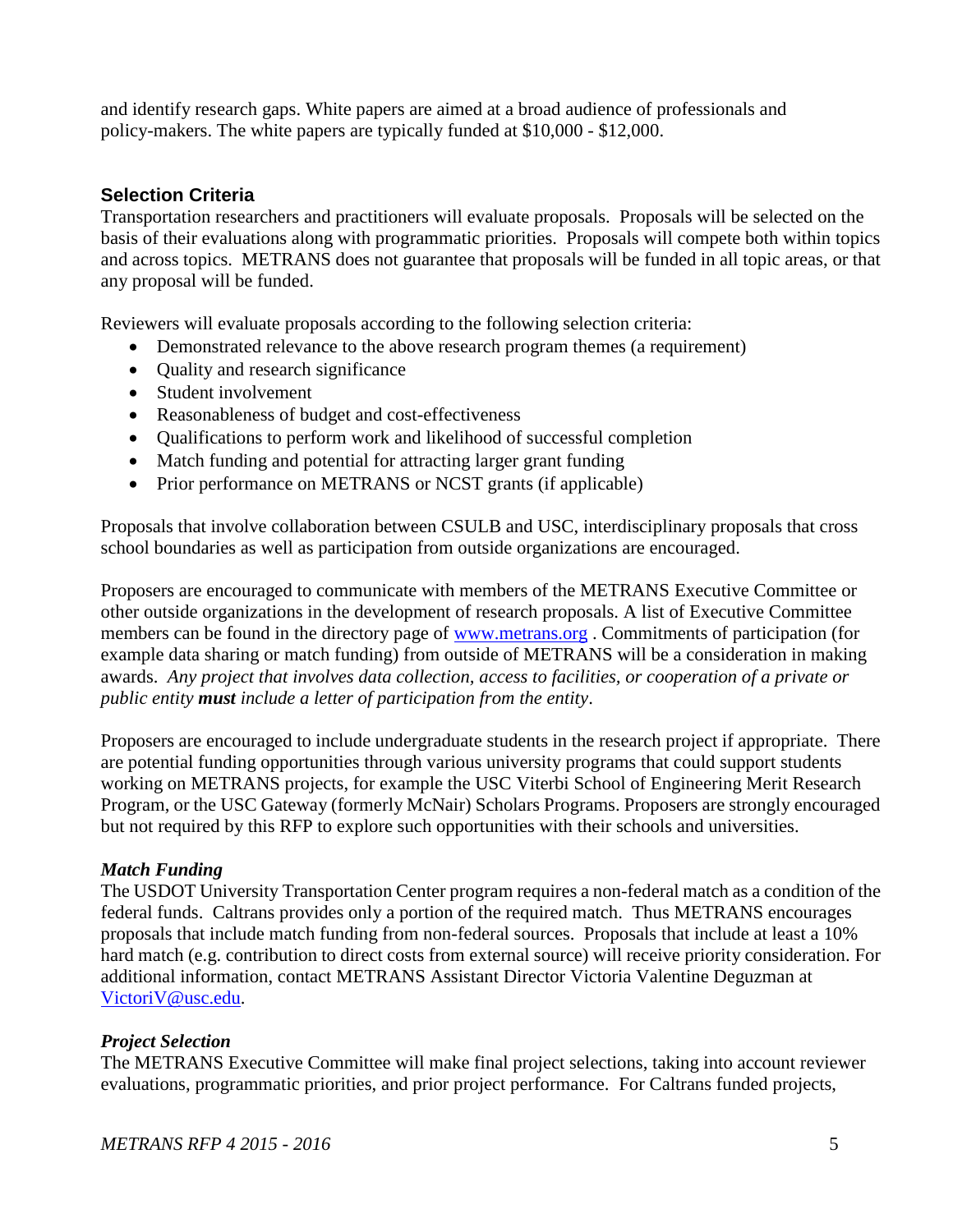Caltrans will approve selected projects. Executive Committee members are allowed to submit proposals, but are not allowed to be present during deliberations and voting related to their proposals.

## <span id="page-6-0"></span>**Funding Guidelines and Restrictions**

Budgets should be conservative and cost-effective. Funding should be directed at new and original work. In some cases, METRANS will consider continuations of prior METRANS projects that have achieved significant results and have a high potential for deployment, scholarly products or large grants. PIs may submit multiple proposals, though it is unlikely that any PI will be awarded more than one grant. PIs with current METRANS grants are eligible to apply. However, grants will not be awarded to PIs with outstanding deliverables (draft or final report; research brief) on prior METRANS grants.

Funds should be spent in a manner that provides publishable results, especially in refereed journals. In general, faculty salary (summer or academic year), student support, and tuition/fee reimbursement are allowed expenses. Proposers are encouraged to budget travel to one domestic conference to present project results. Funding for students is expected in all projects, including research assistant salary and any additional costs for student presentations at conferences. Overhead and fringe benefits should also be included in the budget. A limited amount of travel for data collection purposes, materials, and supplies may be included, provided that they are a direct expense related to completing the work. International travel is not permitted.

Proposers are discouraged from budgeting for computers, equipment, support staff, outside consultants, or any salary that goes beyond normal academic or summer compensation. These may only be included if specific justification is provided as to why the work cannot be completed without the expense. In no case shall CSULB or USC employees be hired on a consulting basis.

METRANS funded proposals will be set up as satellite accounts in the proposers' departments at USC and as extramural accounts from the CSULB Foundation at CSULB. PIs *will not* have individual contracts or grants from the funding agencies (Caltrans and USDOT).

Funding Guidelines:

- Research project awards have a maximum of \$100,000 per year.
- The typical project duration is one year.
- NCST white paper proposals are targeted at \$10,000 \$12,000. White paper budgets in excess of this amount require justification of any additional costs.
- **Note that conservative and cost-effective budgets are strongly encouraged.** METRANS reserves the right to reduce the budgets of submitted proposals. Projects should be budgeted to begin on August 15, 2016 and end by August 14, 2017.

## **Research Initiation Awards**

Research initiation awards from both METRANS Tier 1 and NCST are available to tenure track Assistant Professors, with preference for faculty who have not been previously funded for research in transportation. These awards are limited to \$35,000 for one year. These awards will receive priority consideration over regular awards. Research initiation proposals are subject to the same selection criteria and peer review process as regular proposals.

Project Requirements:

*METRANS RFP 4 2015 - 2016* 6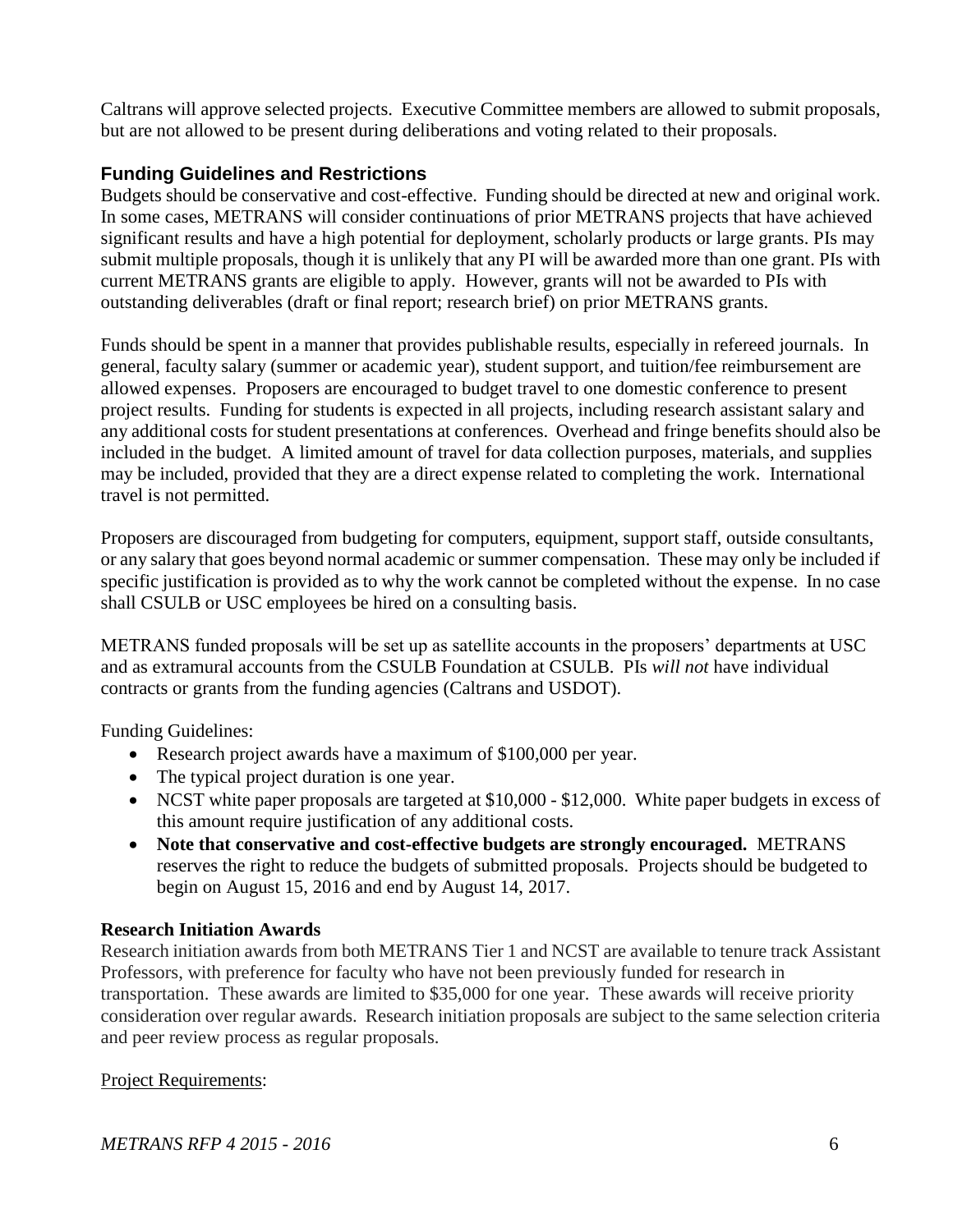All research projects have the following requirements (guidelines and templates may be found at [http://www.metrans.org/research.htm\)](http://www.metrans.org/research.htm)

- Semi-annual progress reports conforming to METRANS/NCST guidelines.
- A Draft Final Report, conforming to METRANS/NCST guidelines, which must be delivered 30 days prior to the completion date of the project. The Draft Final Report is subject to peer review. The Draft Final Report should include an executive summary, document the research project, and be complete, original, well organized and accurate.
- A Final Report that complies with the review comments and requirements must be delivered within 30 days after the review of the Draft Report. Draft Final and Final Reports are distributed via the METRANS and NCST websites, and are submitted to METRANS sponsors and to various publications databases.
- A separate statement listing publications, presentations and inventions resulting from research; names of students supported along with their degree status; and a summary of project results. This statement is to be submitted with the Draft Final Report.
- A 2 to 4 page Research Brief suitable for a general audience that summarizes the main findings of the research and its contribution to practice or policy. This brief is to be submitted with the Draft Final Report
- A brief Biographical Sketch for each of the project's investigators to be submitted with the Draft Final Report. A template for the biographical sketch will be provided with the notification of award. The biographical sketch is to be submitted with the Draft Final Report
- At least one presentation of the funded project's research at a thematic conference organized by METRANS, and located in the Los Angeles region.
- Timely reporting of all information requested for the METRANS Annual Report.
- Copies of all papers submitted to journals or conferences that are based on the project's research. Copies should be provided to the METRANS Administrator.
- Acknowledge METRANS support in all work that results from METRANS funding, including peer-reviewed publications and conference presentations.

White paper projects have the following requirements:

- Semi-annual progress reports conforming to METRANS guidelines if the project exceeds 6 months duration.
- A Draft White Paper submitted 30 days prior to the completion date of the project. The Draft White Paper is subject to peer review.
- A Final White Paper that responds to the review comments must be delivered within 30 days after the review of the Draft white paper has been received by the author. The white papers are distributed by NCST and METRANS, and are submitted to METRANS and NCST sponsors and to various publications databases.
- A brief Biographical Sketch for each of the project's investigators to be submitted with the Draft white paper. A template for the biographical sketch will be provided with the notification of award. The biographical sketch is to be submitted with the Draft Final Report
- Timely reporting of all information requested for the METRANS Annual Report.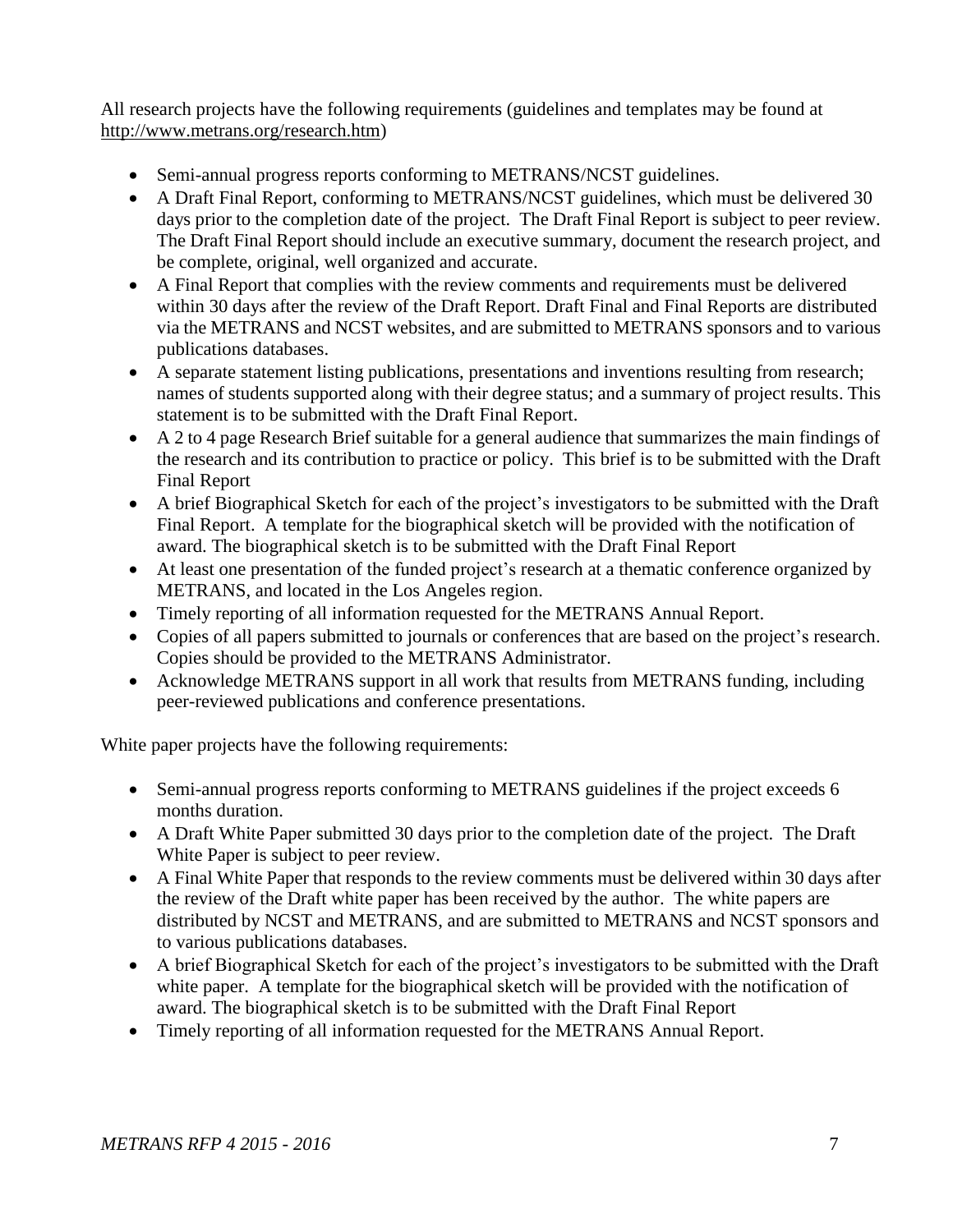Projects funded by Caltrans have additional reporting and budget requirements. Authors of proposals selected for Caltrans funding will be informed of these requirements.

# <span id="page-8-0"></span>**Proposal Instructions**

## <span id="page-8-1"></span>**Research Proposal Instructions**

Research proposals should be succinct and clearly written for a mixed technical and non-technical audience. Proposals are limited to no more than  $\delta$  pages in sections  $3 - 7$ . Budget and other forms are included in Appendix C. Each proposal must include the following sections:

- 1. Cover page (use the form provided in Appendix C)
- 2. Project objective and project abstract (see research page at [www.metrans.org](http://www.metrans.org/) for examples; no more than one page)
- 3. Background and motivation for the topic to be addressed (problem to be addressed, what has been done previously, why it is important, and relevance to selected research areas)
- 4. Methodology (the methodology by which project objectives will be accomplished)
- 5. Tasks, Schedule and Deliverable (steps that will be followed in executing the methodology, and when they will be completed)
- 6. Description of the expected research product and contribution to practice (e.g. peer-reviewed publication)
- 7. Qualifications (the research team's relevant skills and experience that will help ensure success)
- 8. Budget justification (strong justification should be provided for unusual expenses, e.g., equipment). The extent of student involvement should be clearly stated
- 9. Reference List (no limit)
- 10. Budget (1 page.) For USC proposals, use the form provided in Appendix B. For CSULB proposals, include with your proposal the budget that is used for the clearance process.
- 11. Prior Project Accomplishments (1 page maximum. List publications, students who have received support from prior METRANS/NCST funding, and other grants received as a result of METRANS/NCST funding. Provide information on any policies, technologies, or products implemented as a result of the research).
- 12. Letters of participation, or match funding commitment (attached, any number and length) *Letters of participation are required for any project that involves data collection from private or public entities, access to private or public facilities, or cooperation of private or public entities.*
- 13. Short bios for all investigators and a list of recent (past 5 years or less) publications and funded research projects (2 page maximum).

# **White Paper Proposal Instructions**

White paper proposals must include the following: 1) Cover page (use the form provided in Appendix C); 2) 1-2 page description of the proposed topic; 3) 1 page bio that includes recent relevant publications; 4) budget. Budget and other forms are included in Appendix C.

Proposals should demonstrate their responsiveness to METRANS selection criteria, according to the following guidelines:

<span id="page-8-2"></span>

| <b>Selection Criteria</b>         | <b>Most Relevant Section(s)</b> |
|-----------------------------------|---------------------------------|
| Relevance to research theme areas | Background/Objective            |
| Quality and research significance | Methodology/Tasks               |
| Student involvement               | Budget justification            |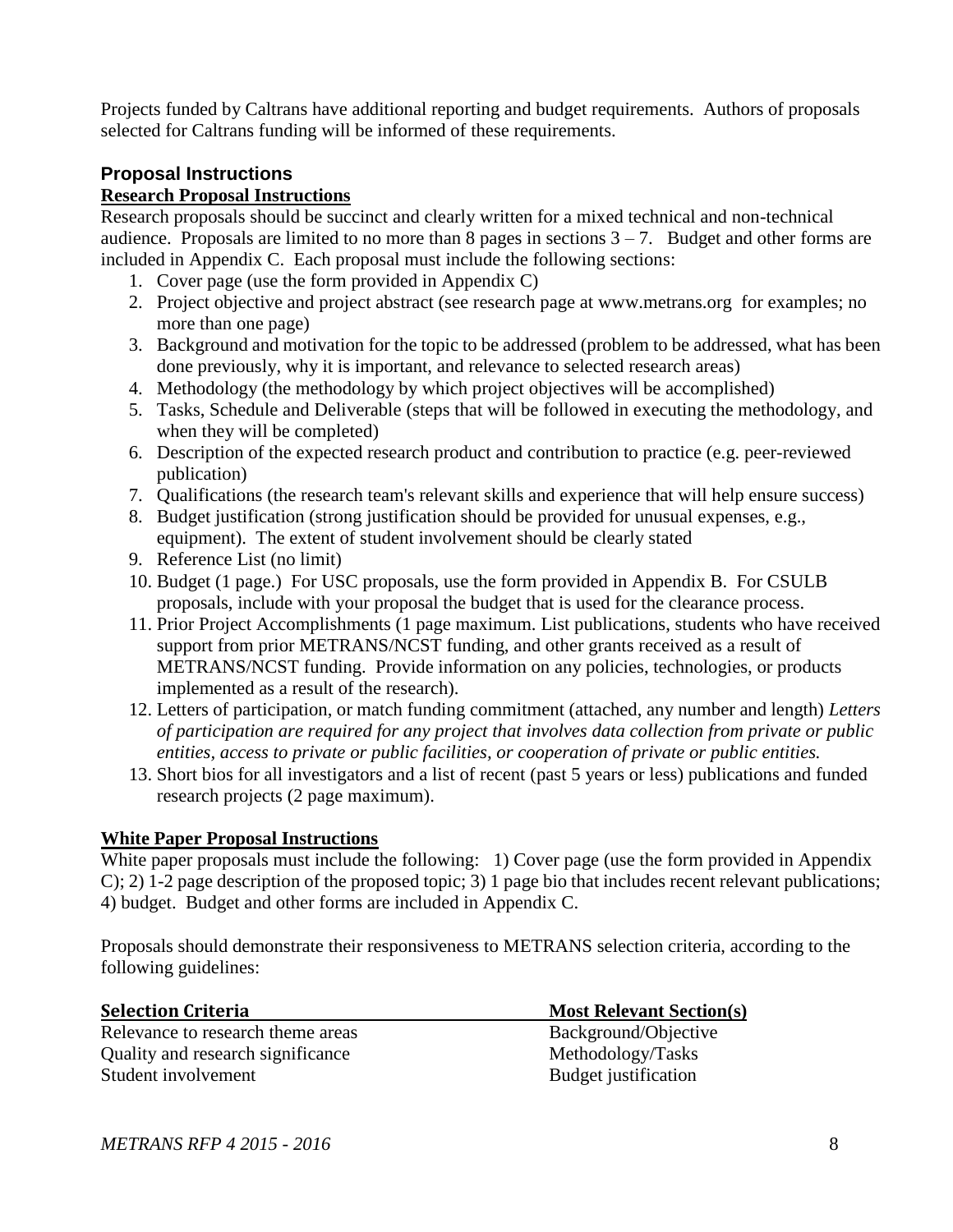Reasonableness of budget and cost-effectiveness Budget justification Qualifications Qualifications Match funding & potential for other grant funding Budget justification, Methodology/Tasks Prior performance Prior project accomplishments

#### <span id="page-9-0"></span>Budget Instructions

*For USC:* Please use your School guidelines in preparing your budget. For Price, see [http://www.usc.edu/schools/price/intranet/research\\_admin.html](http://www.usc.edu/schools/price/intranet/research_admin.html) for proposal and budget instructions. Contact Elizabeth Gatchalian [\(egatchal@usc.edu\)](mailto:egatchal@usc.edu) for budget assistance. For VSOE, contact your department grants administrators. Note, tuition cost share is limited to PhD students. Please show the cost share in your budget. Tuition charges are not subject to overhead. The indirect cost rate is 50%, and the difference from the audited rate is to be shown as a cost share.

*For CSULB:* Budget guidelines for CSULB faculty are contained in Appendix C. Proposals submitted by CSULB faculty must be approved via the University's internal clearance process prior to submission. Early budget consultation with Office of Research and Sponsored Programs is essential. Once the budget is finalized, internal clearance will be initiated by the Office of Research and Sponsored Programs (ORSP).

CSULB faculty should begin the process by submitting a Notice of Intent at [http://www.csulb.edu/divisions/aa/research/our/information/forms/intent/.](http://www.csulb.edu/divisions/aa/research/our/information/forms/intent/) If you have any questions, please contact ORSP Pre-Award Specialists David Smith (562 985-5330, David.Smith@csulb.edu) or Nora Momoli (562 985-1567, [Nora.Momoli@csulb.edu\)](mailto:Nora.Momoli@csulb.edu).

Please note that all proposals must include a budget; proposals submitted without budget will be determined to be incomplete and rejected.

## <span id="page-9-1"></span>**Submission Instructions**

Email a pdf copy (max 10 MB) of each proposal to METRANS Assistant Director Victoria Valentine Deguzman at VictoriV@usc.edu on or before 5:00 pm on April 15, 2016. Please title your PDF file as last name, first initial, university, and a number if more than one is being submitted. For example, a first or single submission would be SmithJ\_CSULB. A second submission would be SmithJ\_CSULB2.

NOTE to PIs: Please do not submit more than one proposal per email. If more than one proposal is to be submitted, please send each in separate emails, noting the number of the subsequent proposal in the subject line of each email (for example, Second Proposal, Third Proposal, etc.). Proposals received later than the deadline will be rejected. **It is the responsibility of the PI to deliver the proposal by the deadline and to confirm receipt.** 

One copy of the proposal will be retained in the Assistant Director's office, and must contain all information on the budget form. A second budget form may omit information that can be used to determine faculty salaries (e.g., months of effort). This budget will be included when the proposal is sent for review. If you submit a proposal with salary information omitted, be sure to provide one electronic copy of EACH budget. For CSULB proposals, include with your proposal the budget that is used for the clearance process. Please note that all proposals must include a budget; proposals submitted without budgets will be determined to be incomplete and rejected.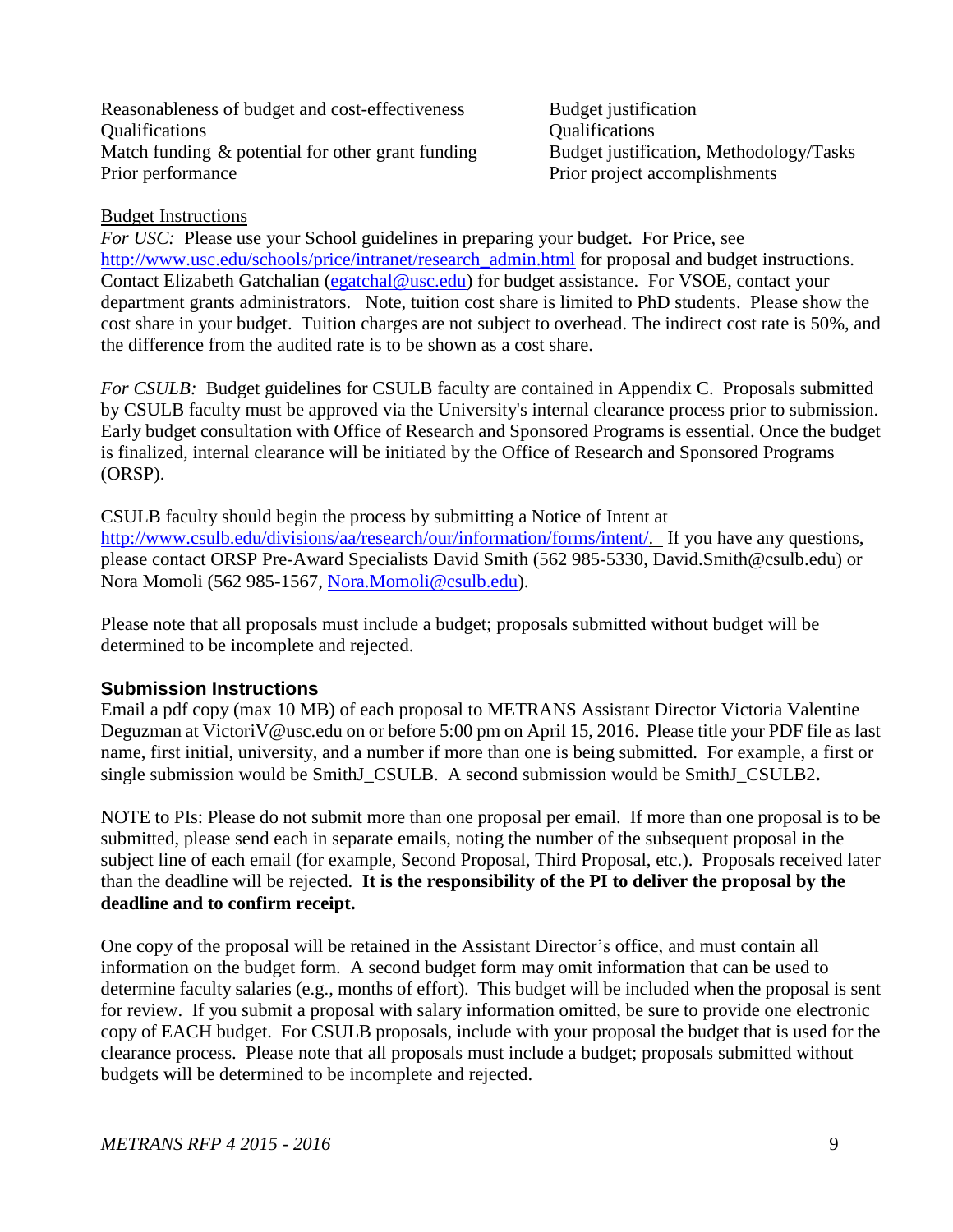#### **METRANS will reject proposals that: (1) are received after the deadline, (2) do not conform to eligibility requirements, (3) are incomplete, or (4) do not conform to thematic requirements.**

<span id="page-10-0"></span>Further Information

For further information, METRANS Director Genevieve Giuliano can be reached at (213) 740-3956 or [giuliano@usc.edu](mailto:giuliano@usc.edu) . In addition, check [www.metrans.org](http://www.metrans.org/) for information on current projects, center organization, and links to outside agencies.

For further information regarding program rules and procedures contact METRANS Assistant Director, Vicki Valentine Deguzman at (213) 821-1025 or [VictoriV@usc.edu.](mailto:VictoriV@usc.edu)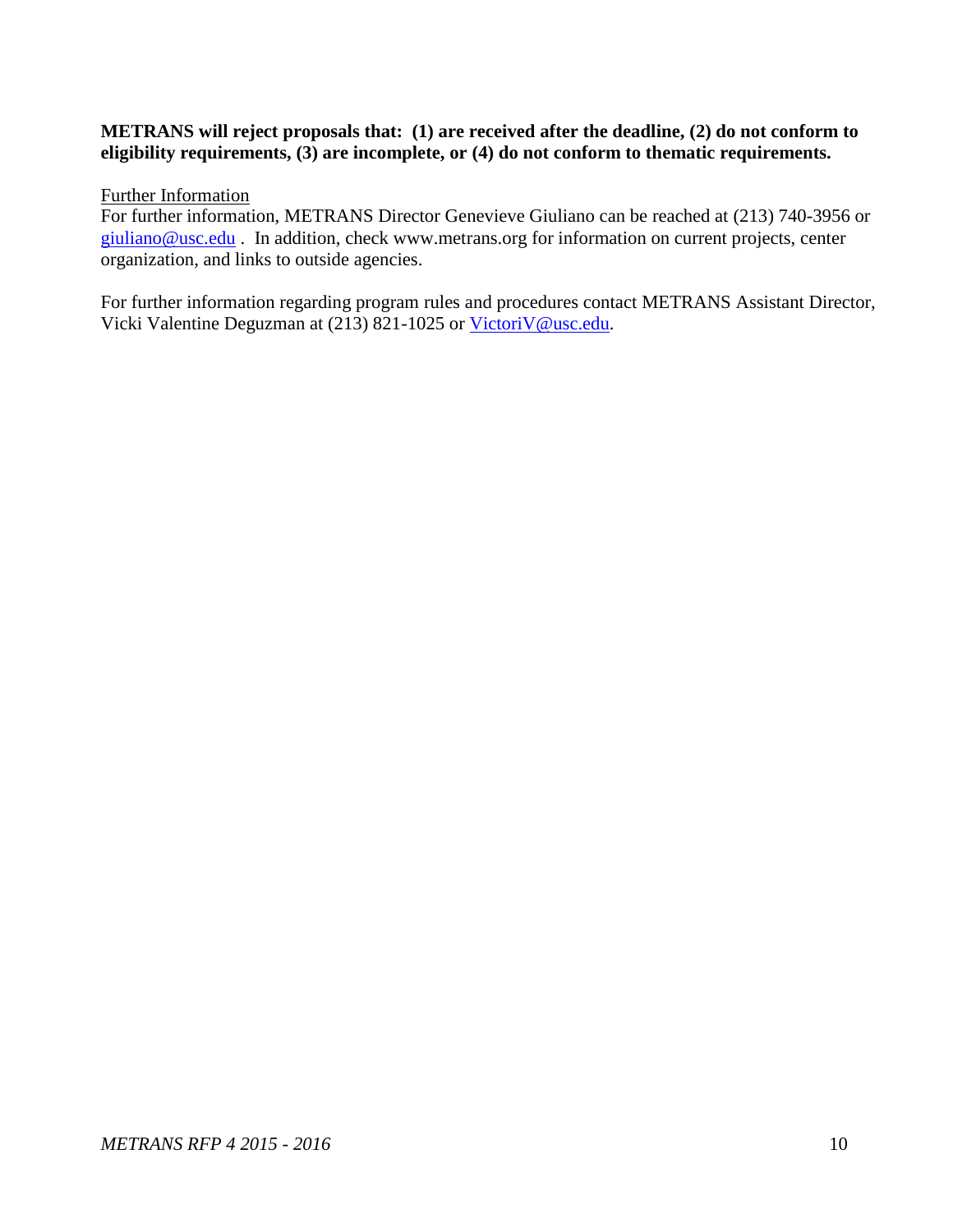# **Appendices**

**Appendix A**

**Caltrans Suggested Research Topics METRANS Tier 1 UTC Research**

**Appendix B**

**Caltrans Suggested Research Topics METRANS NCST Research**

**Appendix C**

**Budget Information and Forms**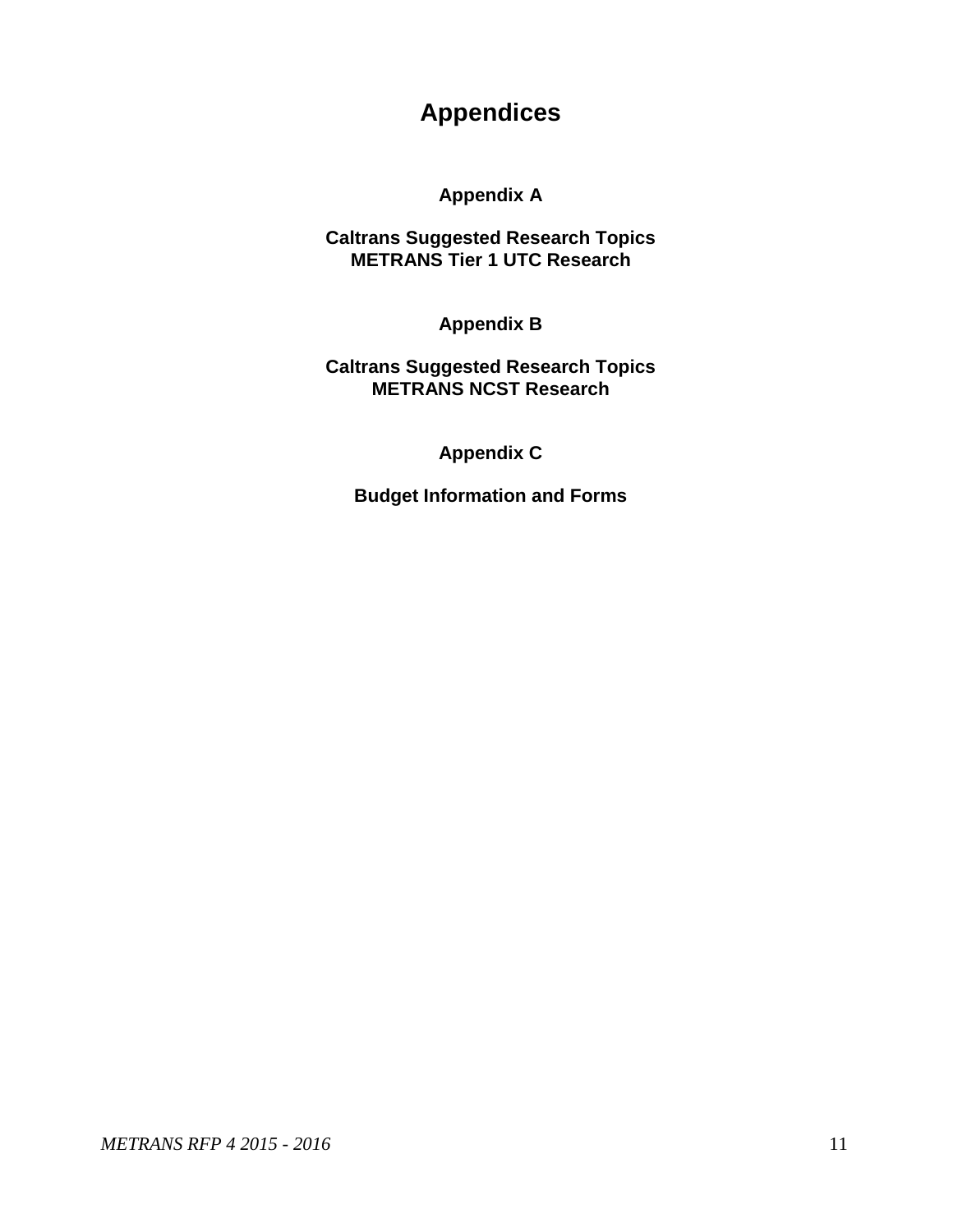# **Appendix A**

# **Caltrans Suggested Research Topics, METRANS Tier 1 UTC**

# <span id="page-12-0"></span>CALTRANS DIVISION OF TRANSPORTATION PLANNING FREIGHT PLANNING BRANCH RESEARCH TOPICS

- **Freight Mobility Patterns of Key CA Industries –** The purpose of this research is to develop a basic understanding of industry location patterns within California. Goods movement demand is driven by the location of freight suppliers (manufacturing, agriculture, trade) and demanders (retailers, exporters, consumers). Industry location therefore is an important factor in predicting goods movement on the highway and rail systems. Where are the state's top 15 – 20 industries located? Where are the state's major industry clusters? Where are new firms locating, and why? What are the state's emerging industries, and where are they locating?
- **California's Voluntary and Regulatory Greening Efforts for the Freight Transportation System -** California has been among several states which have been proactive about reducing Greenhouse Gas emissions from freight transportation. However, this shifts the baseline for future efforts, and has the potential of increasing the incremental cost of cleaning the system as opposed to other states who must meet the same future federal emissions standards without having accomplished similar efforts. The purpose of this research will be to document the environmental efforts made by both the private and public sectors on the State's multimodal freight network within the last twenty years. The research will investigate both the voluntary and regulatory efforts including infrastructure improvements, innovative technologies, strategies and practices that have contributed to reducing air pollution from freight transportation. Benefits from this research include: best practices to be nationally shared, recognition of the private sector's voluntary efforts within this time period, fulfillment of the research needs of the CA Freight Advisory Committee, and a reference document for federal efforts in the near future to reduce criteria emissions from all surface and waterborne freight transportation.
- **Addressing Truck Parking Shortages in CA** There is a general lack of truck parking space in CA. The goal of this research would be to quantify the truck parking problem in CA. Research questions under investigation include: Where are the parking shortages ? What kind of parking is needed? How many spaces are needed? The outcome of this study would be to develop strategies to address the current shortage of parking.
- **Public Sector Freight Data Analysis** One of the long-standing challenges for public sector freight planners is the acquisition of freight-related data from private sector sources. In concert with this data acquisition problem is the skill level and expertise planners must have to comprehensively evaluate freight mobility data that is, and will continue to be, increasingly available to them. Some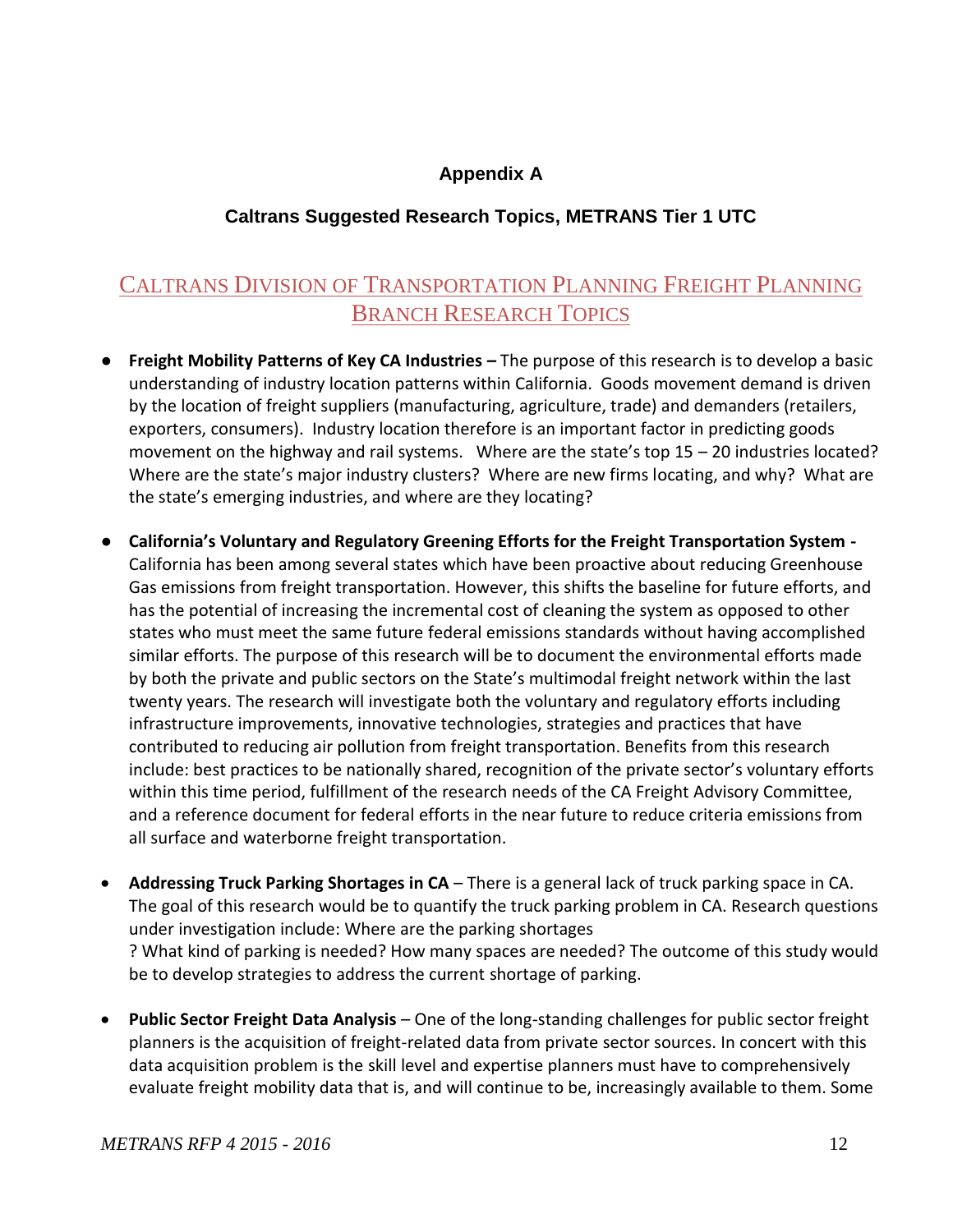of the key questions for this research to answer include the following: Are planners evaluating the appropriate data sets for their goods movement analysis and resulting narratives? How helpful is it in directing public sector planning, policy and investment decisions? Are planners accurately assessing the trends within the data? Is additional training, specifically focusing on goods movement data interpretation, needed? This research will not only report on the current state of the data but also on the current state of freight planners' ability to interpret such data.

- **Technology Options and Pathways for Heavy Duty Vehicles** What are the ITS (Intelligent Transportation Systems) infrastructure needs for developing connected corridors? This includes signal priority, eco-routing, etc. Which of these needs can benefit freight in trade corridors and how so?
- **Economic Impacts of California's Freight Network** What is freight's economic benefit to California and to the nation? While many ports already regularly estimate their own economic impact, this is often done in an "apples-to-oranges" manner and only by some of the ports. This research would focus on creating an economic profile for the state, one in which findings can be validated and used to seek federal funding. It would also identify key gaps in the network that should be addressed to improve the freight system. This would constitute new economic profiles for each port (labor dispute, # of jobs produced, etc.) and would dovetail into Caltrans' next Freight Mobility Plan.

# CALTRANS DIVISION OF RAIL AND MASS TRANSPORTATION RAIL PLANNING BRANCH – RESEARCH TOPICS

- **Guidelines for GHG Impacts of Rail Projects:** This project will conduct a literature review of studies that evaluate the impacts on GHG of intercity passenger rail service initiation or expansion and discrete improvement projects. Any studies that compare the GHG impacts of different modes of travel should also be cited. The review should include studies on discrete intercity rail capital projects, such as track, signal, station, or equipment projects. Also studies that look at operational improvements to rail systems, such as automated ticketing systems, real time information systems, improved transit/auto access to rail stations, etc should be cited. Once the literature review is completed, the study should make preliminary evaluations/recommendations of the methodologies suggested in the studies to assess GHG impacts of intercity passenger rail projects. Given that it is likely that the most comprehensive work in this area has been done on electrified high-speed rail, the study should assess if any of that work could be adapted for use on diesel powered intercity rail. Caltrans has provided some background materials. These materials are available upon request to the METRANS Administrator. *NOTE: This project may be funded under the METRANS NCST research.*
- **Methods for Assessing Project Benefits and Costs Across Modes This research would identify** and evaluate methodologies for comparing project proposals from different modes. This multi-mode analysis could have many applications. Specifically, Caltrans is interested in using a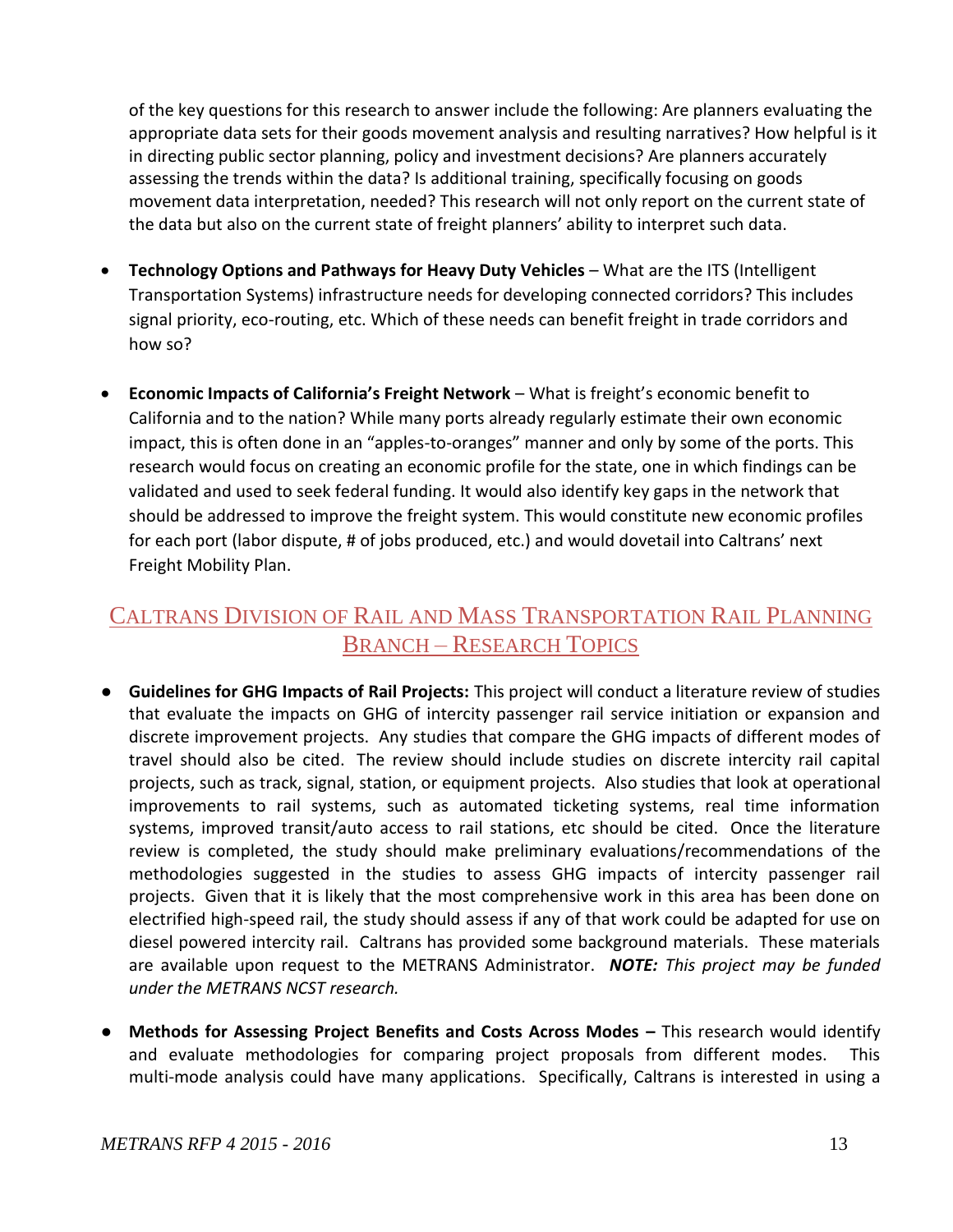multi-mode analysis to develop priorities for project proposals under the Interregional Transportation Improvement Program (ITIP). Possible methods could include cost/benefit analysis, cost-effectiveness analysis, multi-criteria methods, etc. Evaluation would consider advantages and disadvantages, including considerations such as appropriateness, applicability across potential types of projects, data requirements, and feasibility of implementation.

- **Rail Operating and Capacity Model Assessment This project would conduct a survey of existing** passenger rail operations/scheduling modeling tools and capacity modeling tools (both simulation models and static planning models). The survey would identify existing models, provide a description of the models, their purpose, their relative strengths and weaknesses – including data intensiveness, cost to run and expertise necessary to run, their ownership and whether Caltrans could access the models for use (ie can licenses be purchased, are they hosted by a public agency, are they proprietary, etc). Examples of models that Caltrans is aware of include:
	- o Rail capacity simulation: RTC, Rail Ops (Aecom), RailEval (DecisionTec), RailSys, RailPlan, Open Track and Vision
	- o Rail operations: Viriato (SMA), VoyagerPlan, and OmniTimes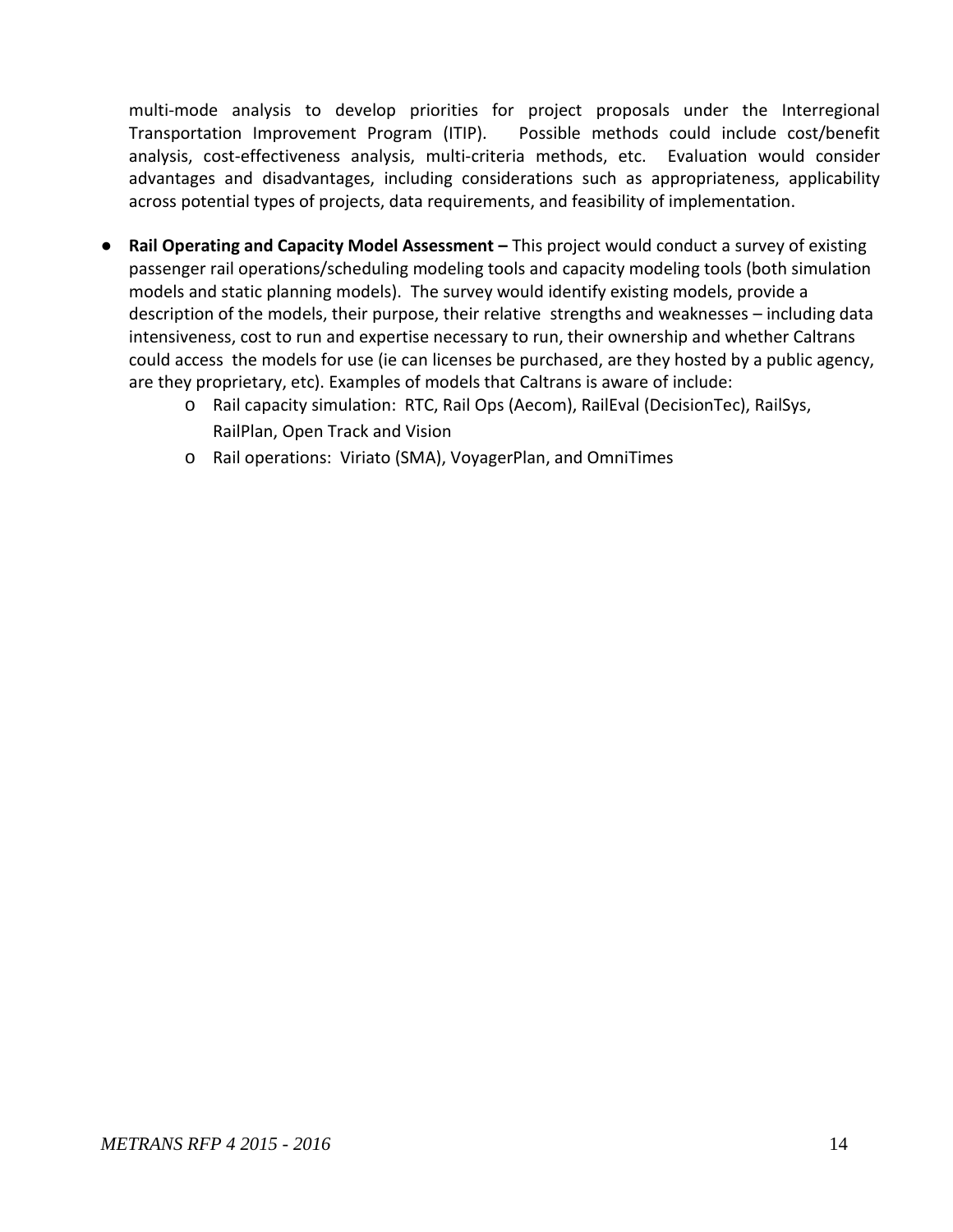# Appendix B

# **Caltrans Suggested Research Topics, METRANS NCST Research**

<span id="page-15-0"></span>Caltrans has identified a set of topics as high priority areas for research projects under the NCST matching grant. The following topics align most closely with METRANS research.

- Critical societal and technological trends for consideration in the next state transportation plan
- Best practices in performance-based transportation planning around the U.S.
- Data collection needs for new performance metrics in the Caltrans Strategic Management Plan [\(link\)](http://www.dot.ca.gov/perf/library/pdf/Caltrans_Strategic_Mgmt_Plan_033015.pdf) including prosperity, accessibility, livability, and resiliency
- Economic and equity co-benefits of an environmentally sustainable transportation system
- Implementation of the statewide freight plan, and emerging sustainable freight trends
- Tools for assessing lifecycle GHG emissions and costs for highway and other projects (as per Executive Order B-30-15 [\(link\)](https://www.gov.ca.gov/news.php?id=18938))
- Impact of early public engagement on both projects and the project development process with respect to environmental outcomes
- Documenting the benefits of the relinquishment of state highways to local governments and communities
- Future of Freight Travel Demand in the United States

Proposals on these topics that score highly in the review process will have first priority for funding. Other proposals scoring highly in the review process and addressing topics related to the Caltrans mission are also eligible for funding.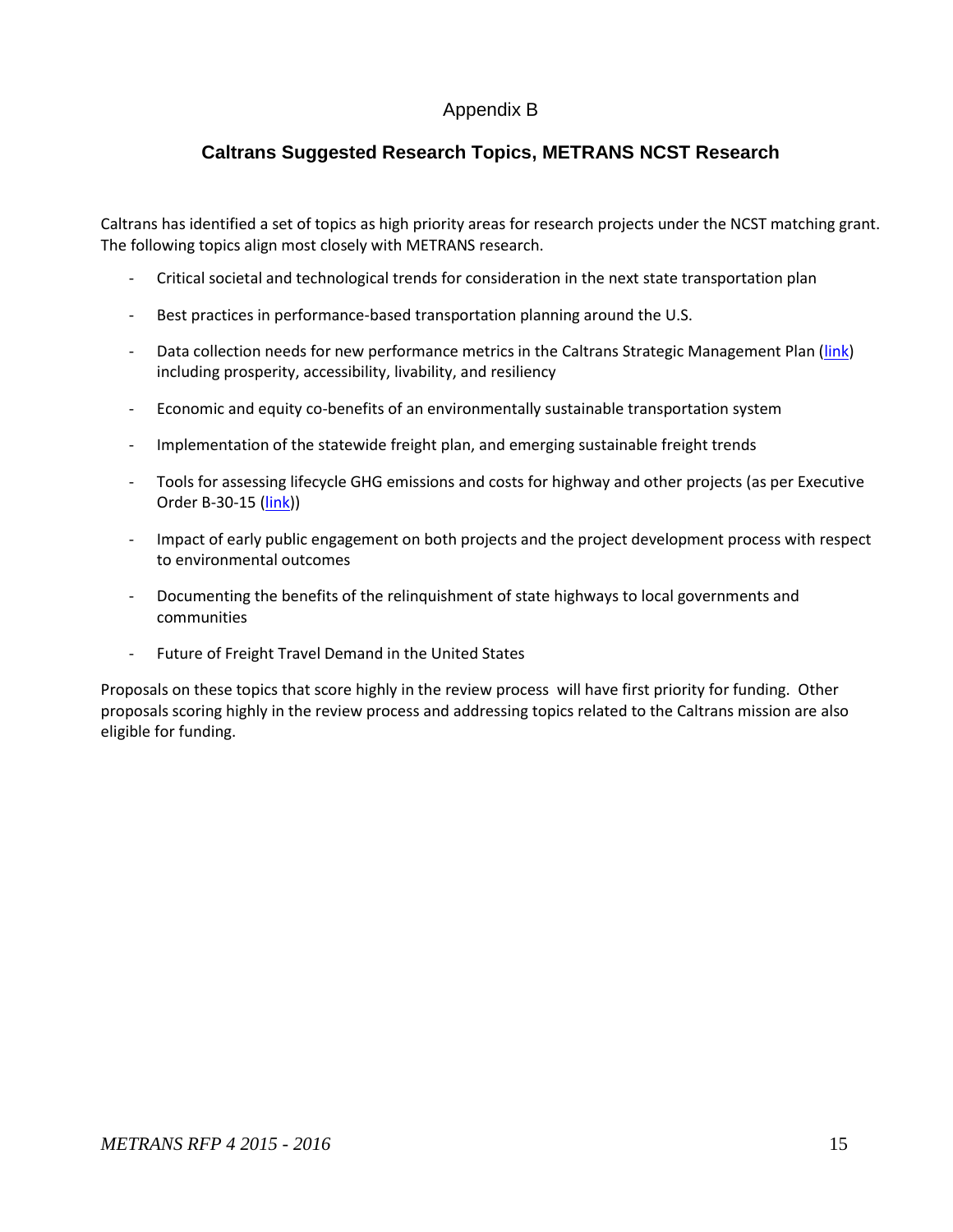# **Appendix C**

<span id="page-16-0"></span>**Budget Information and Forms**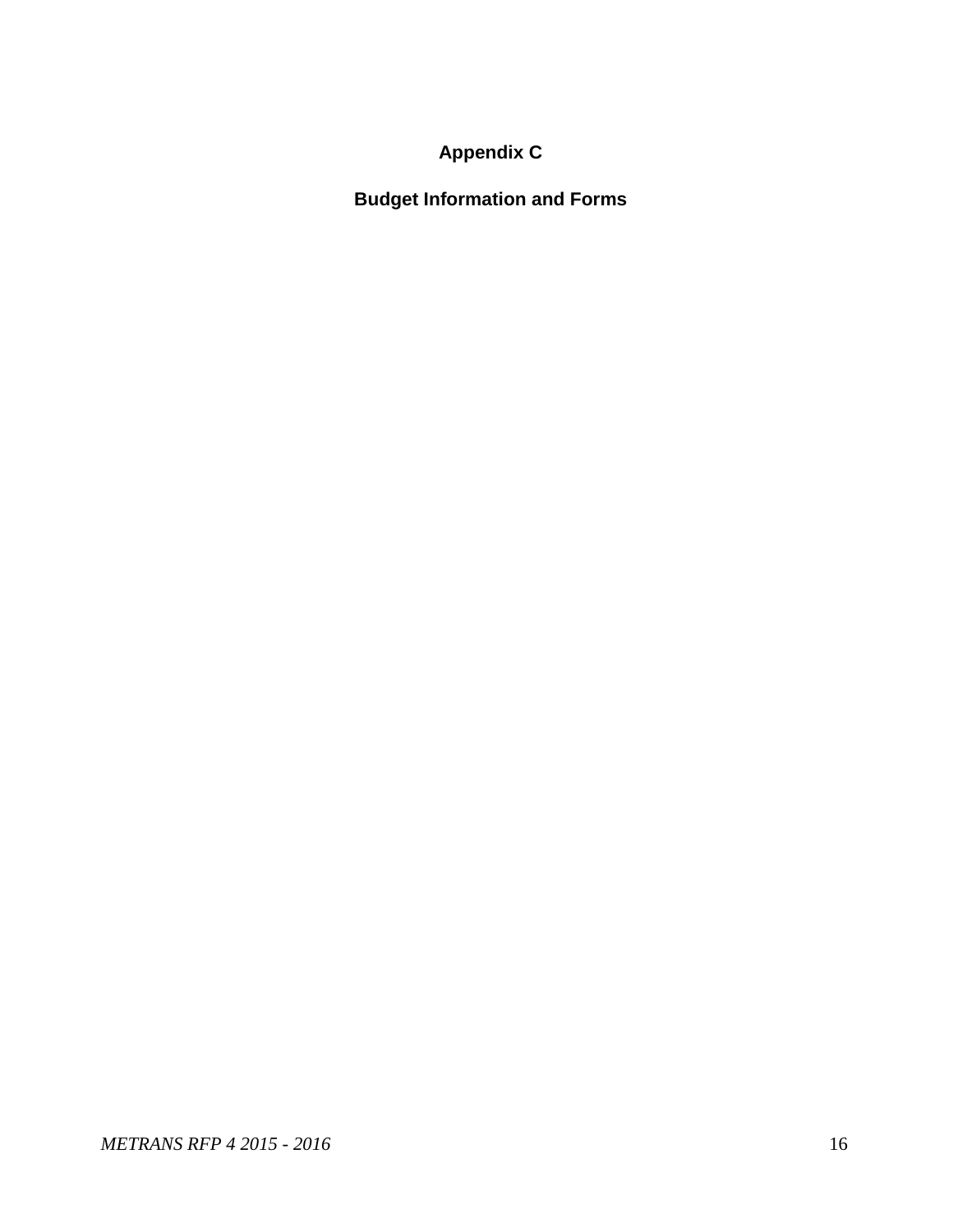# **USC Budget Form**

| Category                        | Monthly<br>Salary                                                                                                                                                                                                                            | % of Time<br>on Program                                                                                                | Number of<br>Months |       |          | Budget (\$) |
|---------------------------------|----------------------------------------------------------------------------------------------------------------------------------------------------------------------------------------------------------------------------------------------|------------------------------------------------------------------------------------------------------------------------|---------------------|-------|----------|-------------|
| <b>Faculty Salary</b>           | X                                                                                                                                                                                                                                            |                                                                                                                        |                     |       | $\equiv$ |             |
| <b>Faculty Salary1</b>          | $\mathbf{X}$                                                                                                                                                                                                                                 |                                                                                                                        |                     |       | $=$      |             |
| <b>Student Support</b>          | $\mathbf{X}$                                                                                                                                                                                                                                 | $\begin{array}{ccccccccccccc}\n & & X & & \downarrow & & & \downarrow\n\end{array}$                                    |                     |       | $\equiv$ |             |
| Type of Student                 |                                                                                                                                                                                                                                              | <u> 1989 - Johann John Stone, mars eta biztanleria (h. 1989).</u>                                                      |                     |       |          |             |
| Student Support*                |                                                                                                                                                                                                                                              | X __________ X ________                                                                                                |                     |       | $\equiv$ |             |
| Type of Student                 |                                                                                                                                                                                                                                              | <u> 1989 - Johann John Stone, mars et al. 1989 - John Stone, mars et al. 1989 - John Stone, mars et al. 1989 - Joh</u> |                     |       |          |             |
| <b>Fringe Benefits</b>          | Rate<br><u>and the state of the state of the state of the state of the state of the state of the state of the state of the state of the state of the state of the state of the state of the state of the state of the state of the state</u> |                                                                                                                        |                     | Total |          |             |
| Tuition                         |                                                                                                                                                                                                                                              |                                                                                                                        |                     | Total |          |             |
| <b>Conference Travel</b>        |                                                                                                                                                                                                                                              |                                                                                                                        |                     |       |          |             |
| <b>Other Travel</b>             |                                                                                                                                                                                                                                              |                                                                                                                        |                     |       |          |             |
| <b>Materials and Supplies</b>   |                                                                                                                                                                                                                                              |                                                                                                                        |                     |       |          |             |
| Equipment (list)                |                                                                                                                                                                                                                                              |                                                                                                                        |                     |       |          |             |
| Other Direct Expenses (itemize) |                                                                                                                                                                                                                                              |                                                                                                                        |                     |       |          |             |
| Tuition cost share              |                                                                                                                                                                                                                                              |                                                                                                                        |                     | Total |          |             |
| Overhead (50%)                  |                                                                                                                                                                                                                                              |                                                                                                                        |                     |       |          |             |
| TOTAL FUNDS REQUESTED           |                                                                                                                                                                                                                                              |                                                                                                                        |                     |       |          |             |

\* Use additional faculty and student lines only if more than one professor or student.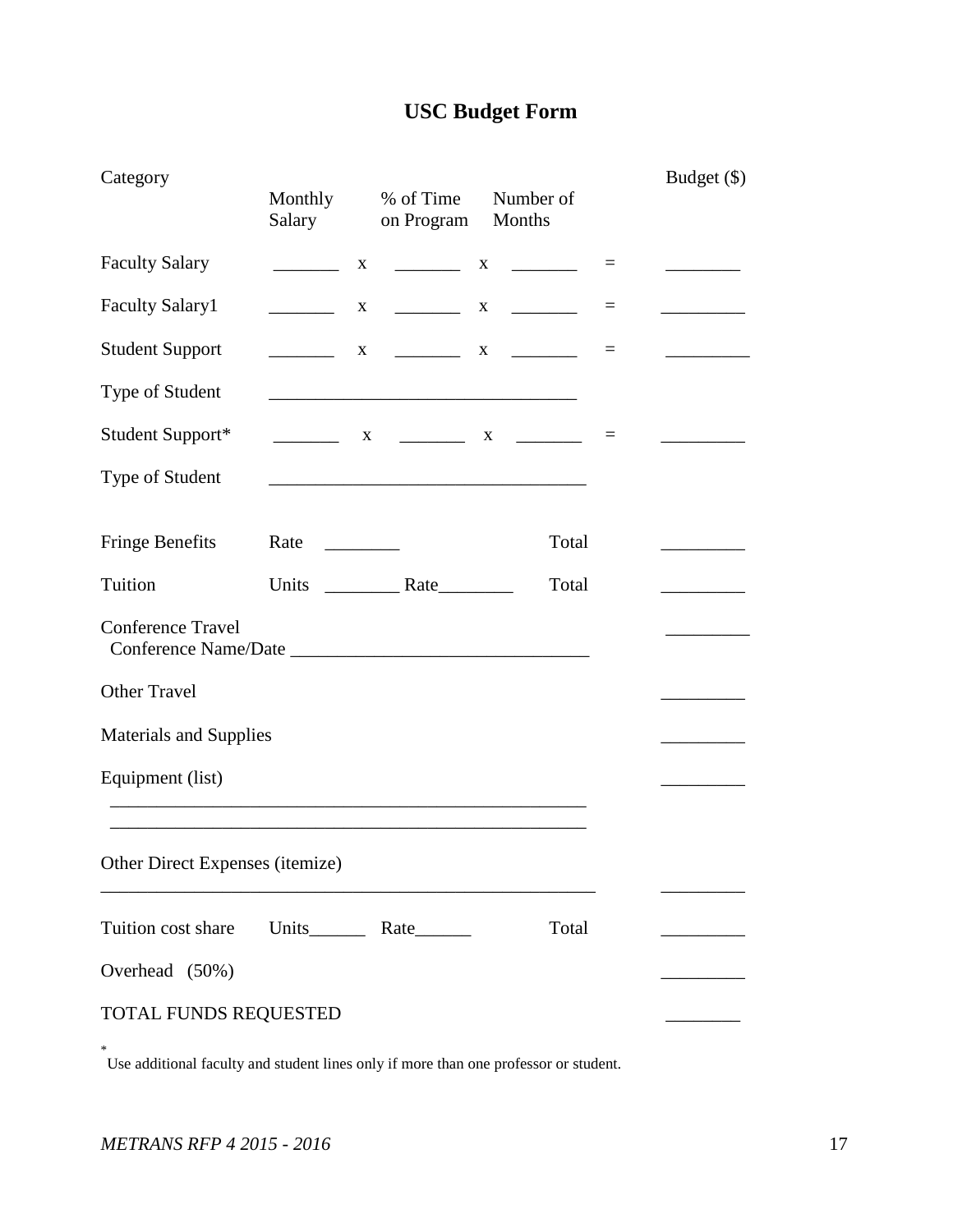## **CSULB Budget Instructions**

Proposals and the proposal budgets submitted by CSULB faculty must be approved via the CSULB Office of Research and Special Program's (ORSP) internal clearance process prior to submission.

CSULB faculty should begin the process by submitting a Notice of Intent at <http://www.csulb.edu/divisions/aa/research/forms/> and completing all of the applicable documents, including the budget form and applicable details, e.g., fringe rates and F&A.

For CSULB proposals, include with your proposal the budget that is used for the clearance process. Please note that all proposals must include a budget; proposals submitted without budgets will be determined to be incomplete and rejected.

If you have any questions on clearance, please contact ORSP Pre-Award Specialists Mr. David Smith (562 985-5330, [David.Smith@csulb.edu\)](mailto:David.Smith@csulb.edu) or Ms. Nora Momoli (562 985-1567, [Nora.Momoli@csulb.edu\)](mailto:Nora.Momoli@csulb.edu).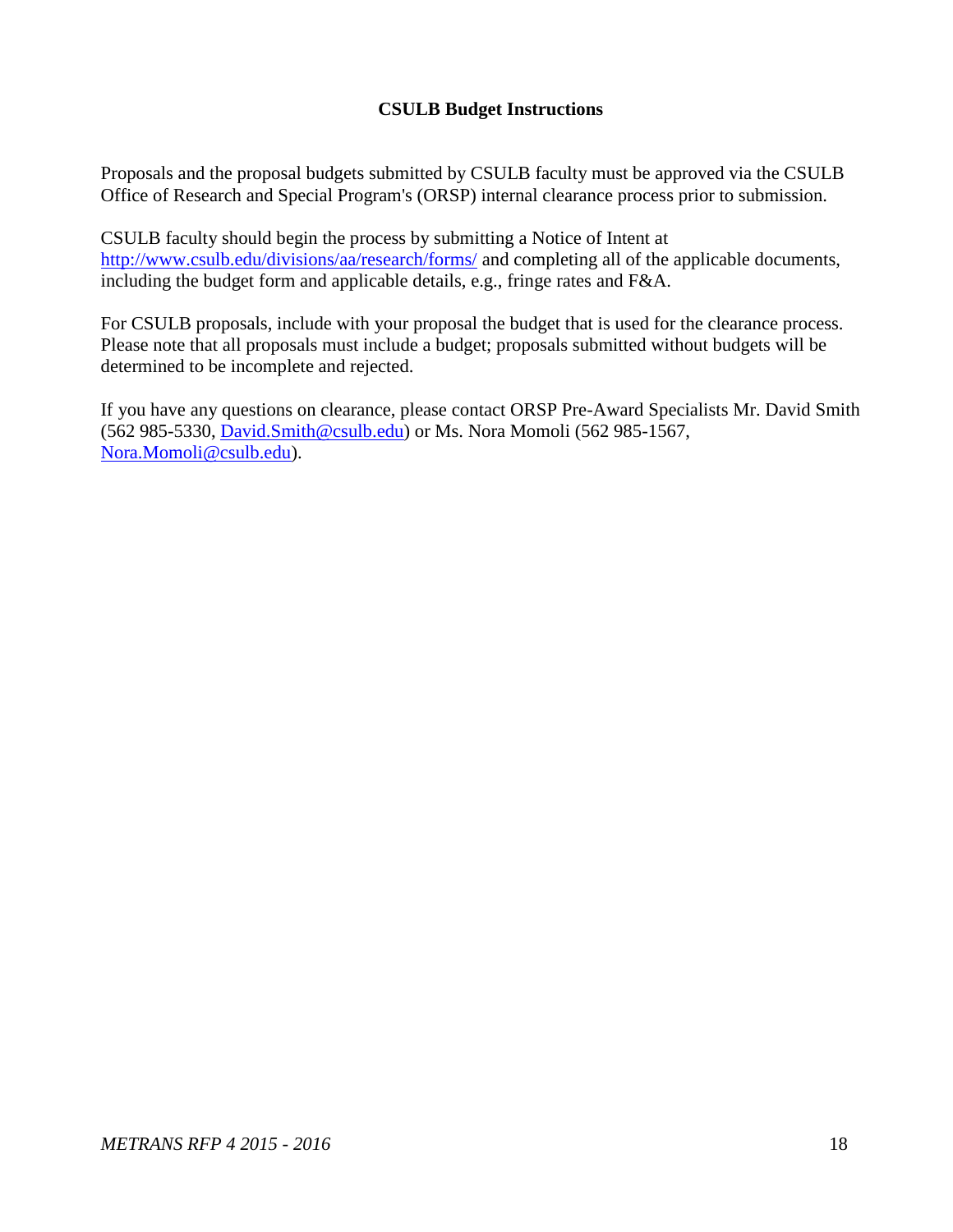## METRANS Cover Page

| Title                     |
|---------------------------|
|                           |
| Tier 1 Topic Area         |
|                           |
|                           |
| <b>Mailing Address</b>    |
|                           |
|                           |
|                           |
|                           |
|                           |
| Co-Principal Investigator |
|                           |

Are you submitting this proposal elsewhere, or are you currently receiving funding in the same area of research? Yes \_\_\_\_\_\_ No \_\_\_\_\_

If yes, please describe circumstances and funding source